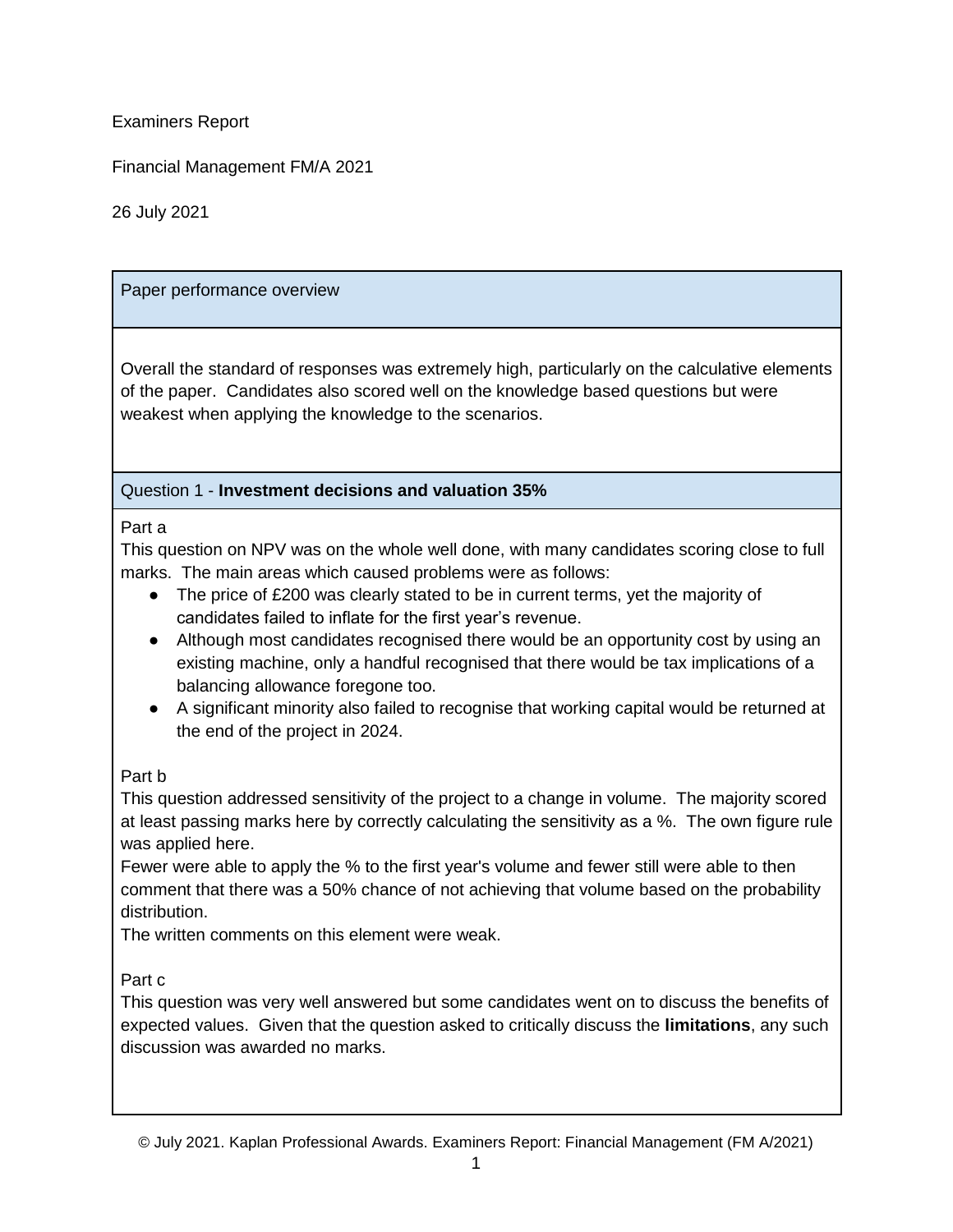## Part d

This was a question addressing the presence of real options in the scenario. Many candidates scored full marks by correctly identifying the options and categorising them appropriately. A small minority limited their answers by regurgitating examples from the text books and not applying to the scenario provided.

# Question 2 Daizells- **Financing options 35%**

## Part a

This was a standard WACC question which candidates on the whole did well on with some scoring full marks. There were no major common failings but the more common ones were.

- Taking the cost of the preference shares as the coupon rate of 10%
- Failing to recognise that the debentures were redeemed at a premium of  $3\%$  ie £103
- Arithmetical errors using the DVM equation

# Part b

This question on the risk adjusted WACC required candidates to take the published beta of a company in a different industry and adjust it for Daizells' specific gearing.

Performance was mixed. Most candidates recognised the approach to use and were able to degear appropriately. Very few regeared correctly with only a handful recognising that the preference share did not benefit from the tax shield.

Although candidates then calculated a risk adjusted cost of equity fewer went on to calculate a risk adjusted WACC. Of those that did, only a minority correctly identified that the cost of debt was the new loan specific to the project.

The discussion aspect of the question was mixed. Candidates recognised that the existing WACC was inappropriate but did not articulate the calculations well. Others said that the WACC was inappropriate because of the new finance despite the question stating that the capital structure would be unchanged.

# Part c

This question on EMH was poorly answered with many just copying out the levels of market efficiency. Better answers recognised that Sandra's comments suggested that markets were not efficient at any level. Very few candidates appreciated that the share price would ultimately depend on whether the markets liked the project in the first place.

Part d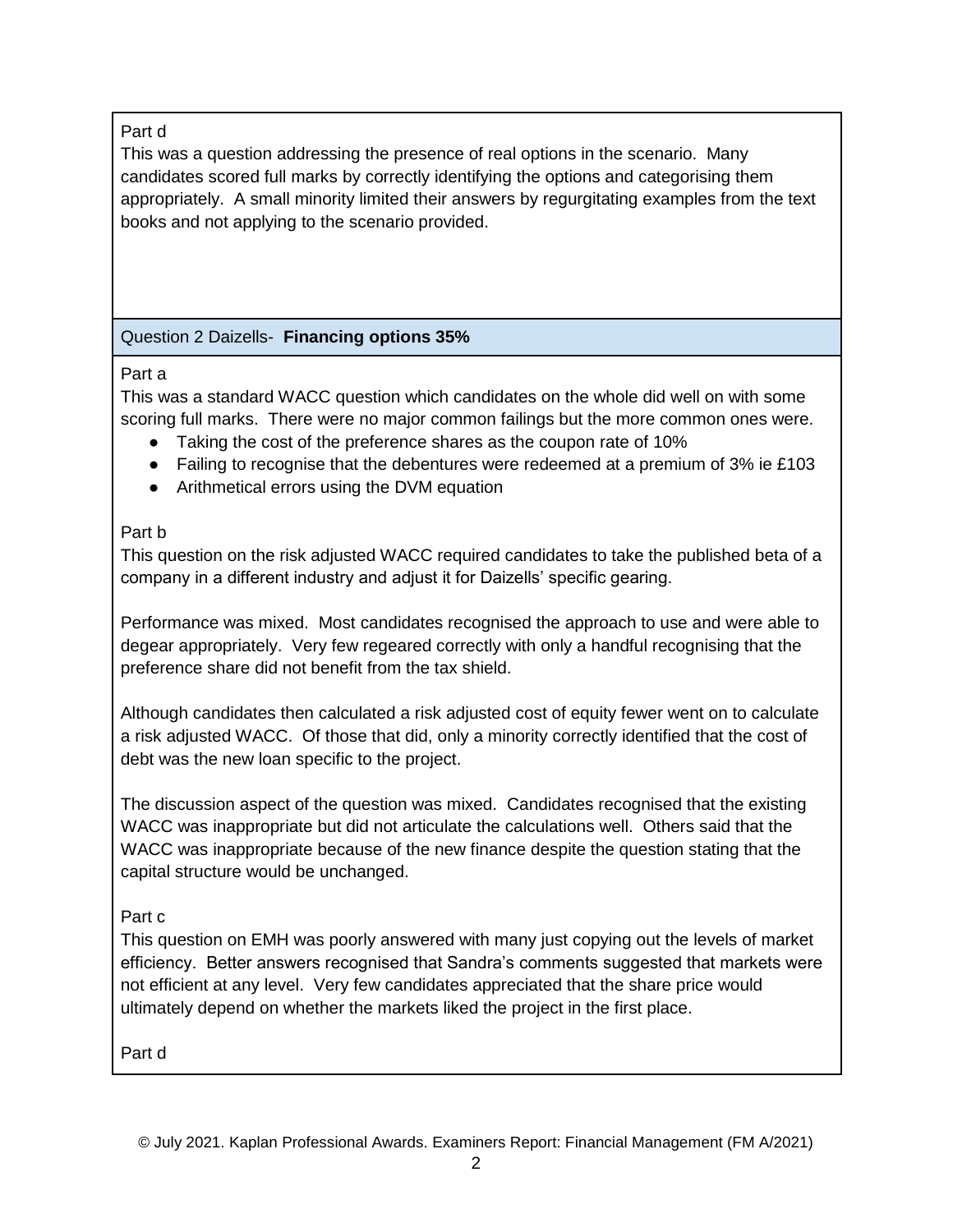This was a practical question asking why the cost of debt could be different for two different finance packages. Candidates in the main picked up on the increased gearing and the maturity dates but were unable to bring in prevailing interest rates or what the risk of the new project or security available.

#### Part e

The ethics was well answered with candidates identifying both the ethical and legal implications of what could amount to insider dealing. Fewer identified appropriate actions ie telling them not to do it in the first place.

### Question 3 Suze - **Managing financial risk 30%**

### Part a

This was a standard currency hedging question with many candidates scoring full marks. The forward and money market hedge were very well answered. Some candidates calculated the finance cost of the option premium with it being paid up front despite the question not mentioning whether the company was operating with an overdraft or positive cash balance. Although this was unnecessary, they weren't penalised for doing so. The future was the weakest part of the question with errors including the buy/sell decision, the number being flexed for 9 months as if they were interest futures and not recognising that the gain on the future would be in dongs.

### Part b

The question then went on to ask for advice on whether to hedge the transaction. Responses were mixed with the majority seeing this as an excuse to talk about the features of each of the hedging techniques without considering whether hedging was necessary in the first place. Very few picked up on the fact that the receipt was far from certain as the contract had not been won which would have suggested an option. Worryingly, only a handful of candidates answered the question and gave advice on whether to hedge or not.

### Part c

This was the poorest answered question on the paper. Although candidates were mainly able to give an explanation of economic risk, fewer applied it to Suze which had receipts in one currency and costs in another. Candidates also suggested inappropriate protection techniques such as hedging products and FX bank accounts which would only be suitable for short term transaction risk.

### Part d

This question addressed the factors affecting the time value of an option with most candidates correctly identifying all three items.

### Summary and helpful hints